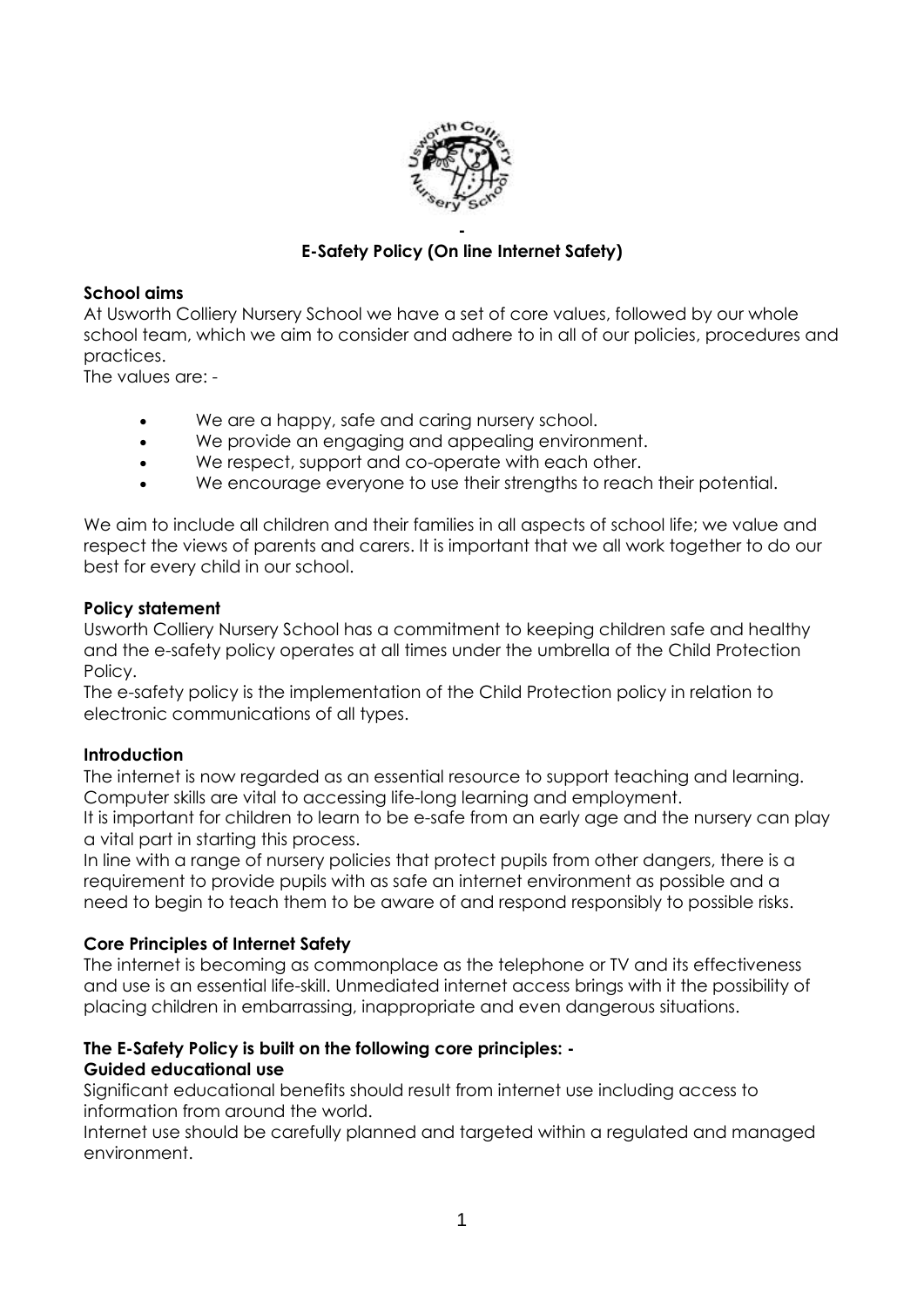# **Risk assessment**

We have a duty to ensure children in the nursery are not exposed to inappropriate information or materials.

We also need to ensure that children know how to ask for help if they come across material that makes them feel uncomfortable.

# **Responsibility**

Internet safety in the nursery depends on staff, parents, carers and visitors taking responsibility for the use of internet and other communication technologies such as mobile phones.

It is the nursery's responsibility to use technical solutions to limit internet access and to monitor their effectiveness.

# **Why is it important for pre-school children to access the internet?**

The internet is an essential element in 21st century life for education, business and social interaction.

The nursery has a duty to provide children with quality internet access as part of their learning experience.

Nursery School internet access will be tailored expressly for educational use and will include appropriate filtering.

Pupils will learn appropriate internet use. Staff will guide pupils in online activities that will support their learning journeys.

The internet is also used in the nursery to support the professional work of staff, to allow effective planning and to enhance the nursery's management information and business administration systems.

# **How will filtering be managed?**

The Local Authority ICT team is responsible for system support; they will ensure that the appropriate filters are applied to the mobile devices in the nursery and to the PCs in the offices.

Staff will monitor the websites being used by the children during nursery sessions. If staff or pupils discover unsuitable sites have been accessed on the devices, they must be reported to the Headteacher immediately so that filters can be reviewed.

# **Managing Content**

Staff are responsible for ensuring that material accessed by children is appropriate and for ensuring that the use of any internet derived materials by staff or by children complies with copyright law.

The point of contact on the school website should be the nursery address, nursery e-mail and telephone number.

Staff or children's home information will not be published.

Website photographs including children will be selected carefully and will not allow individual children's names to be identified.

Written permission from parents or carers for featuring their child on the website is requested when each child starts at the nursery and parents/carers wishes are followed at all times.

# **Communication**

#### **Managing e-mail**

- Children will not have access to e-mail.
- Staff using e-mail will use a nursery e-mail address.